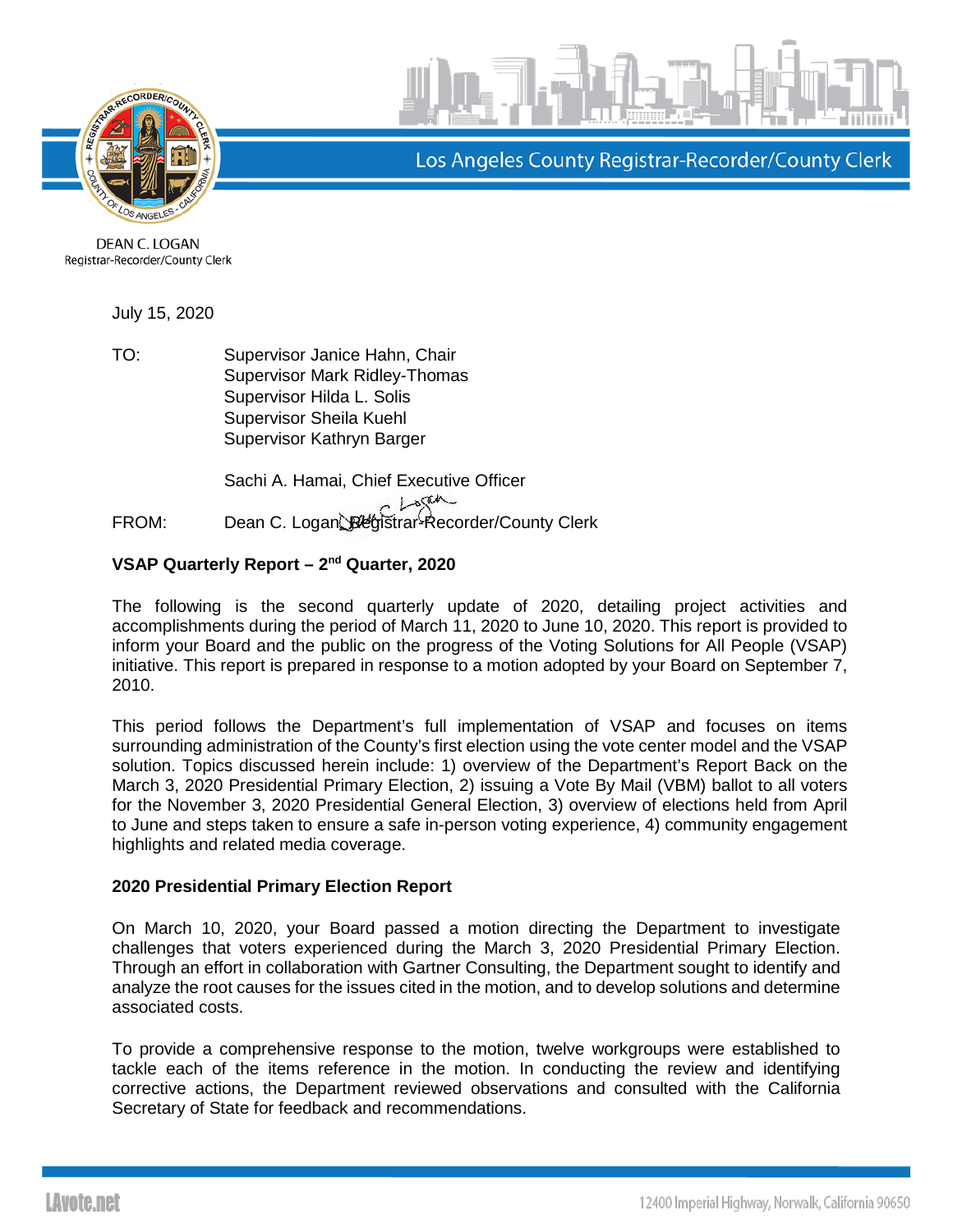As part of the motion, your Board also directed the Chief Executive Officer (CEO) to hire an independent consultant to provide a third-party review and validation of the report. The CEO selected Slalom Consulting for this effort. While that firm's work is not a part of the report, the Department fully cooperated in this effort to ensure that the Slalom team had complete access to all staff, vendors and stakeholders. The Department provided Slalom with all requested documentation (including background information, logs and other data, reports and survey responses) to assist in validating and monitoring the Department's efforts.

The report submitted on April 27, 2020 to your Board is found [here.](https://lavote.net/docs/rrcc/board-correspondence/VSAP-Board-Report.pdf)

## **Issuing VBM Ballots to All Voters**

An item contained within the March  $10<sup>th</sup>$  motion directed the Department to develop an implementation plan, including a cost analysis, for providing VBM ballots to all voters for the November 3, 2020 Presidential General Election. Although this item was included within the motion that required the Report Back, given the nature of the request and the enormity of the task, a separate report was produced. This allowed the Department to provide your Board with a complete, distinct response on the issue. The separate VBM implementation plan is found [here.](https://lavote.net/docs/rrcc/board-correspondence/VSAP-VBM-Implementation-Report.pdf)

Board action by motion on April 28<sup>th</sup> formally adopted VBM for all voters in LA County under the Voters Choice Act (VCA). Following the passage of your motion, California Governor Newsom issued Executive Order N-64-20 on May 8, 2020, directing California counties to ensure all voters receive a VBM ballot. This Executive Order is aligned with the motion passed by your board. The full text of the Executive Order is found [here.](https://www.gov.ca.gov/wp-content/uploads/2020/05/05.08.2020-EO-N-64-20-text.pdf)

A separate Governor's Executive Order was signed on June 3, 2020, which provides instructions and guidance to California counties regarding in-person voting locations and VBM drop-off boxes. The full text of this Executive Order is found [here.](https://www.gov.ca.gov/wp-content/uploads/2020/06/6.3.20-EO-N-67-20.docx.pdf)

### **Municipal and Special Elections**

Following the 2020 Presidential Primary Election, special elections were scheduled over three different dates: April 14, May 12 and June 2. These were a combination of municipal elections for cities that have yet to consolidate, a recall election and special elections. These elections were all administered under Executive Orders from Governor Newsom, requiring Counties to mail ballots to all voters and to provide limited in-person voting which follow public health recommendations for protecting voter and election worker health and safety.

As a result of election operations being dramatically impacted by the COVID-19 pandemic, the Department used these elections to gain experience conducting elections where (a) all voters receive a VBM ballot and (b) in-person vote centers offer services with social distancing and other necessary public health measures in place to ensure a safe voting experience. The experience gained from these smaller elections will prove invaluable for the implementation of the November Presidential General Election.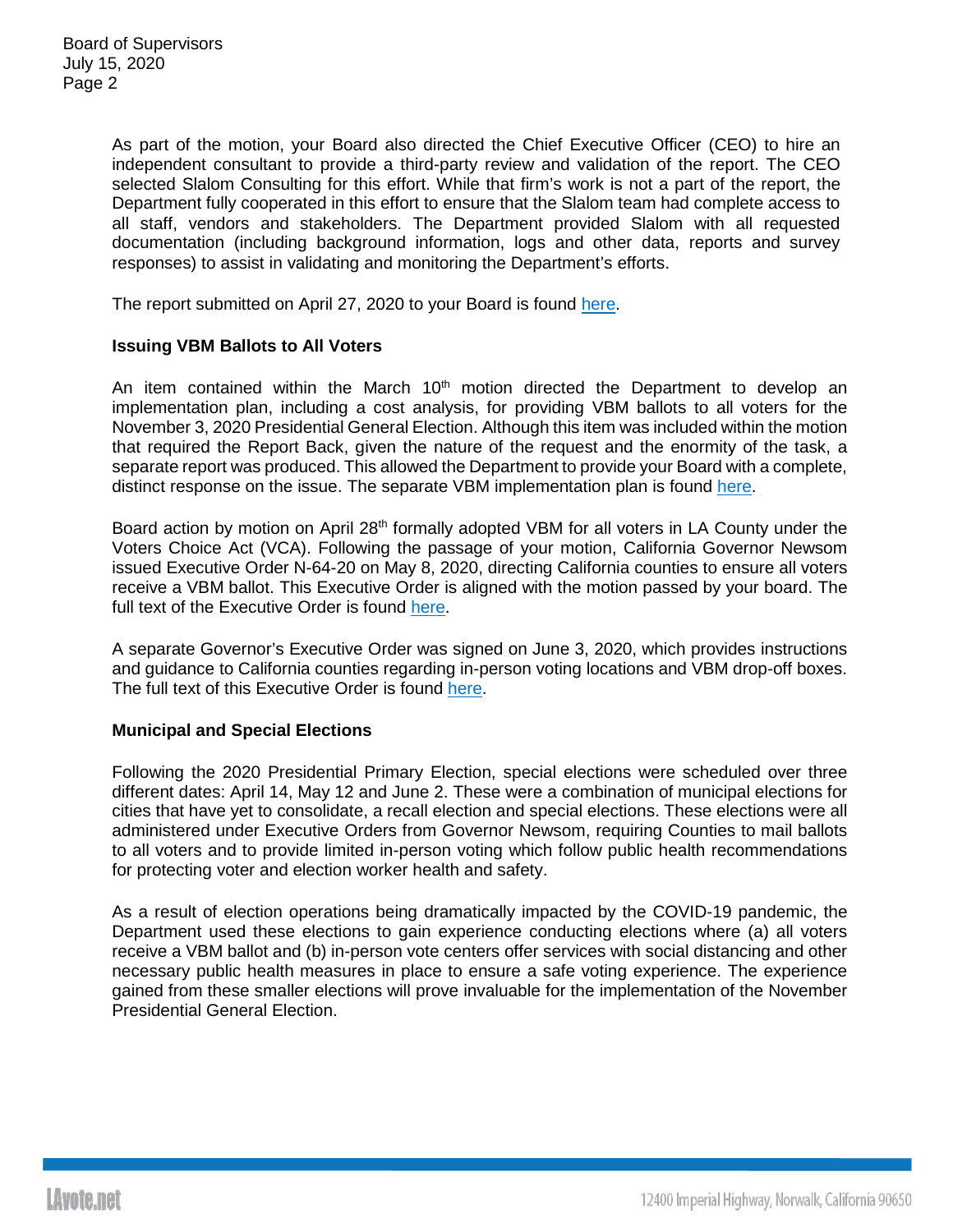To ensure a safe in-person voting environment, the following steps were taken:

- Vote Center staff were supplied with and required to use surgical masks, gloves and hand sanitizer.
- Surgical masks and gloves were provided for voters who arrived and did not have proper PPE.
- Incorporated public health and social distancing guidelines into the vote center staff training prior to deployment.
- Stationed a portable handwashing unit at each location for use by both voter center staff and voters.
- Utilized disinfectant to regularly wipe down and sanitize Ballot Marking Devices (BMD) and other items, as well as implemented procedures to ensure that BMDs were sanitized after each use and once per hour throughout during hours of operation.
- Implemented procedures and designed vote center layout to ensure six-foot separation between vote center staff and members of the public, including at times when voters interact with staff such as the check-in process.
- Utilized signs and cones to instruct the public and maintain social distancing.

# April 14: Arcadia City General Municipal and Lancaster City Municipal

The Department sent VBM ballots to all active voters and established in-person voting locations at:

- Santa Anita Mall, Arcadia
- Lancaster City Hall, Lancaster

The Department also established 2 VBM dropbox locations in Arcadia and Lancaster.

# May 12: Congressional District 25 Special General

The Department sent VBM ballots to all active voters and established in-person voting locations at:

- Acton Community Club, Acton
- Castaic Regional Sports Complex, Castaic
- Lancaster National Soccer Center, Lancaster
- Stephen Sorenen County Park, Lake Los Angeles
- Livingstone Cathedral of Worship, Littlerock
- Palmdale Elks Lodge, Palmdale
- Pampered Pooch Pet Hotel, Palmdale
- Porter Ranch Towne Center, Porter Ranch
- College of the Canyons, Santa Clarita
- George A. Cavalho Santa Clarita Sports Complex, Santa Clarita

The Department also provided 22 VBM dropbox locations in the following communities: Acton, Agua Dulce, Canyon Country, Castaic, East Littlerock, Lake Los Angeles, Lancaster, Littlerock, Newhall, Palmdale, Pearblossom, Porter Ranch, Santa Clarita and Valencia.

June 2: El Rancho Unified School Special Recall and City of Commerce Special Municipal The Department sent VBM ballots to all active voters and established in-person voting locations

at:

• Rosewood Park, Commerce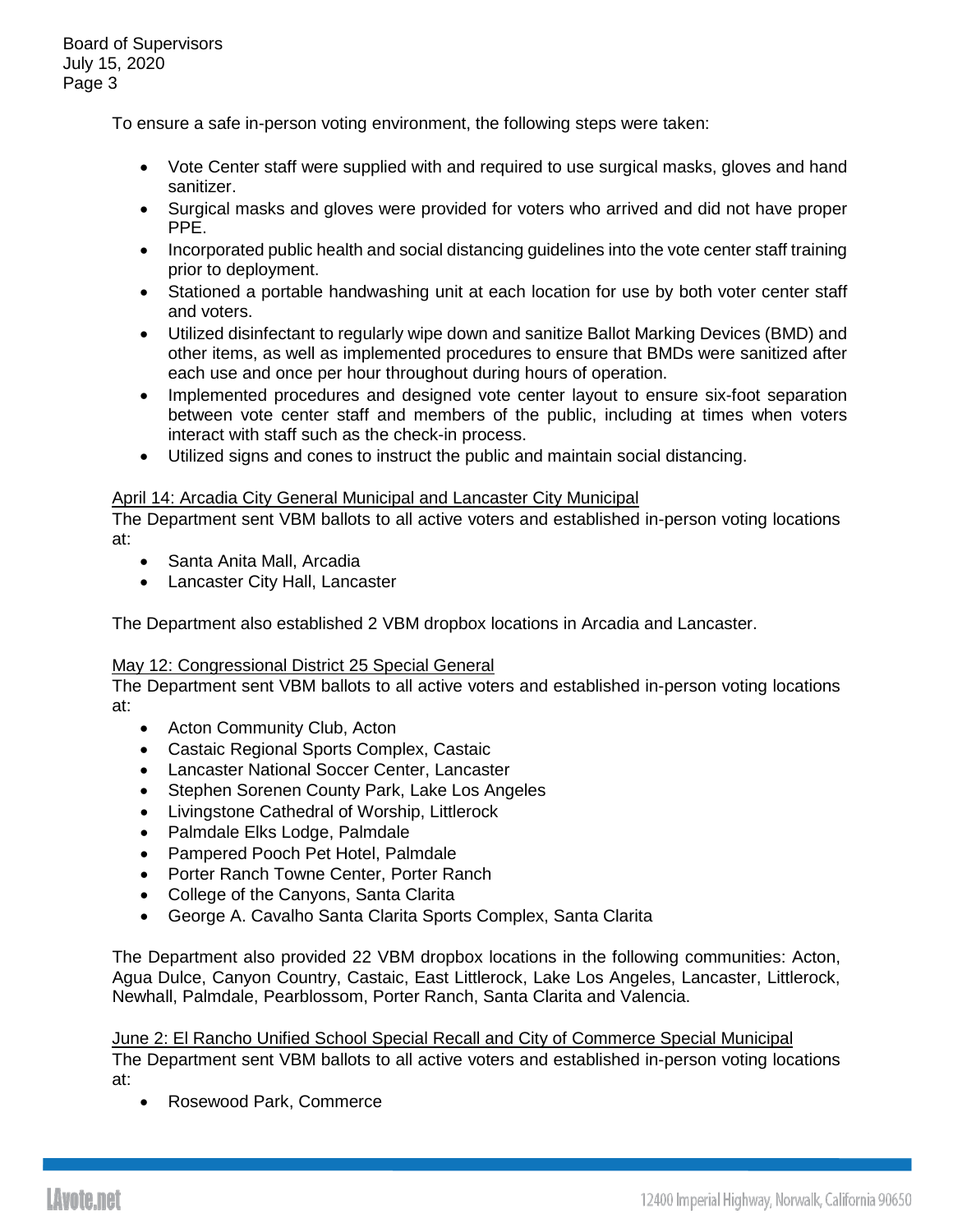• Pico Rivera Senior Center, Pico Rivera

The Department also established VBM dropbox locations in Commerce and Pico Rivera.

### **Post-Election Surveys**

To improve election operations and how the Department administers the upcoming Presidential General Election, surveys were sent to voters who participated in the Presidential Primary Election. Additionally, Loyola Marymount University (LMU) conducted exit polls throughout the County on Election Day. Details about the survey's findings, as well as results from (LMU) exit poll, can be found on page 57 of the Report Back provide to your Board. The report can be found [here.](https://lavote.net/docs/rrcc/board-correspondence/VSAP-Board-Report.pdf)

## **VSAP Highlights and Activities**

- Dean Logan presented to the League of Women Voters Pasadena Area (LWVPA) on May 14, 2020 for their League Day Webinar. The presentation, "Voting in a Time of Pandemic", reflected on findings and what the Department learned Presidential Primary Election, and what to expect as we move towards the Presidential General Election.
- On May 21, 2020, Dean Logan joined the Future of California Elections (FOCE) forum called "Voting in LA County's November General Election: Preparing the Public."
- Monica Flores, VSAP Project Manager, presented to the City of Long Beach Elections Oversight Committee on May 26, 2020, where she presented findings from the review of VSAP Implementation for the Primary Election and discussed the next steps in preparing for the General Election.

### **VSAP Media Coverage**

### **March Headlines**

# **3/10/20**

[Coronavirus Concerns Hit RSA and a New Voting System Has a Glitchy Start—](https://www.governing.com/security/Coronavirus-Concerns-RSA-and-New-Voting-System-Has-Glitchy-Start.html)Governing

[County supervisors want answers—](https://www.avpress.com/opinion/editorial/county-supervisors-want-answers/article_443081e6-6270-11ea-a56f-2bbad020df5a.html)AV Press

['The Public Has Lost Confidence.' LA Supes Criticize Registrar Over Voting Problems—](https://laist.com/latest/post/20200310/6691f25e302dca89e095cd7489309e2dead3ebbf)Laist

[Opinion: Here's what has to happen to prevent a repeat of long lines to vote—](https://www.marketwatch.com/story/heres-what-has-to-happen-to-prevent-a-repeat-of-long-lines-to-vote-2020-03-10)Market Watch

LA County to Bring in [Independent Consultant Over Voting System Issues—](https://losangeles.cbslocal.com/2020/03/10/election-2020-la-county-independent-consultant-voting-issues/)CBS

[Long lines, voting problems prompt an investigation, grilling of L.A.'s elections chief—](https://www.latimes.com/california/story/2020-03-10/election-los-angeles-county-voting-problems-dean-logan)L.A. Times

[Supes discuss voting issues from Super Tuesday—](https://signalscv.com/2020/03/supes-discuss-voting-issues-from-super-tuesday/?utm_content=&utm_medium=email&utm_name=&utm_source=govdelivery&utm_term=)SCV Signal

[LA County greenlights probe into Election Day voting-system failures—](https://www.dailynews.com/2020/03/10/la-county-greenlights-probe-into-election-day-voting-system-failures/?utm_content=&utm_medium=email&utm_name=&utm_source=govdelivery&utm_term=)LA Daily News

[TV: Solving L.A. County's voting problems—](http://mms.tveyes.com/MediaView/?c3RhdGlvbj0zMDYmU3RhcnREYXRlVGltZT0wMyUyZjEwJTJmMjAyMCsxNyUzYTU2JTNhMjkmRW5kRGF0ZVRpbWU9MDMlMmYxMCUyZjIwMjArMTclM2E1OSUzYTIwJiYmZHVyYXRpb249MTI1NTcwJnBhcnRuZXJpZD03MzEzJiZoaWdobGlnaHRyZWdleD0lNWNicmVnaXN0cmFyJTVjYiU3YyU1Y2JMLkEuJTVjYiU3YyU1Y2Jjb3VudHklNWNiJm1vZGVkaXRvcmVuYWJsZT10cnVlJm1vZGVkaXRvcmRlc3RpbmF0aW9ucz00JiZleHBpcmF0aW9uPTA0JTJmMDklMmYyMDIwKzE3JTNhNTYlM2EyOS4wMDAmaW5zdGFudFBsYXk9VHJ1ZSZzaWduYXR1cmU9YTlhZDA3ZjA0NDBhZDA5YjgzMjViM2ZjOGJiOTNjMDI=)NBC 4

[TV: \(Spanish\) Investigation underway of new voting system issues—](http://mms.tveyes.com/MediaView/?c3RhdGlvbj0yNTk1JlN0YXJ0RGF0ZVRpbWU9MDMlMmYxMCUyZjIwMjArMDUlM2E1NiUzYTA1JkVuZERhdGVUaW1lPTAzJTJmMTAlMmYyMDIwKzA1JTNhNTYlM2EyMyYmJmR1cmF0aW9uPTE3Nzg2MyZwYXJ0bmVyaWQ9NzMxMyYmaGlnaGxpZ2h0cmVnZXg9JTVjYmp1bnRhK2RlK3N1cGVydmlzb3JlcyU1Y2IlN2MlNWNiY29uZGFkbyU1Y2IlN2MlNWNibG9zKyVjMyVhMU5HRUxFUyU1Y2ImbW9kZWRpdG9yZW5hYmxlPXRydWUmbW9kZWRpdG9yZGVzdGluYXRpb25zPTQmJmV4cGlyYXRpb249MDQlMmYwOSUyZjIwMjArMDUlM2E1NiUzYTA1LjAwMCZpbnN0YW50UGxheT1UcnVlJnNpZ25hdHVyZT05NWQ2YzE2ZWRhZjYxNjkxMWYyMzgyYmVkMmMzYWRjOQ==)Univision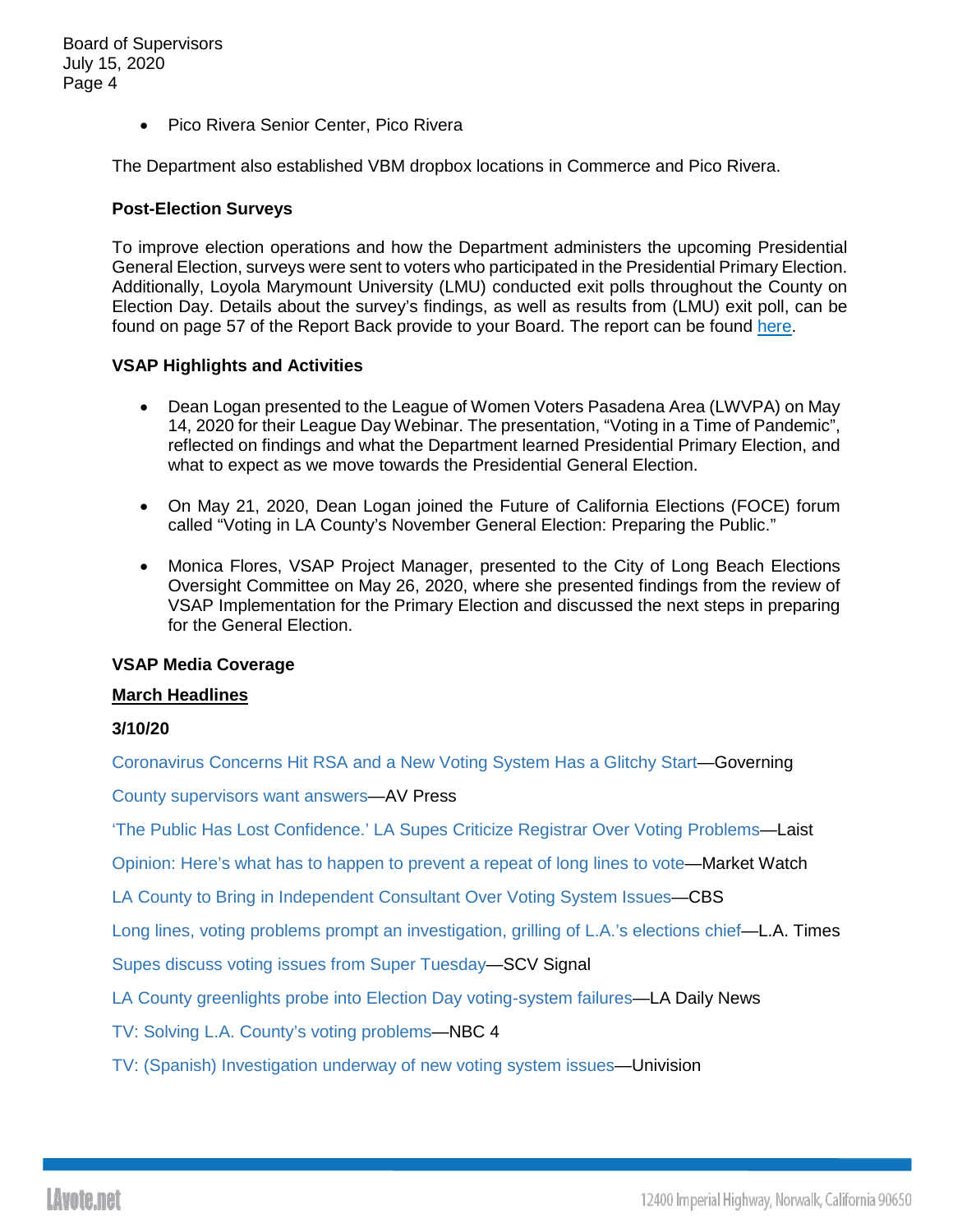# **3/11/20**

[How Officials Are Trying to Fix LA County's Voting System—](https://www.nbclosangeles.com/on-air/how-officials-are-trying-to-fix-la-countys-voting-system/2326612/)NBC 4

[Better Late Than Never… but Not by](https://argonautnews.com/better-late-than-never-but-not-by-much/) Much—The Argonaut

[The Denkmann Report: LA County's Top Election Official Apologizes for](https://www.scpr.org/programs/airtalk/2020/03/11/65405/the-denkmann-report-la-county-s-top-election-offic/) Primary Day Voting [Systems Issues—](https://www.scpr.org/programs/airtalk/2020/03/11/65405/the-denkmann-report-la-county-s-top-election-offic/)KPCC

[California and Texas voters faced hours-long lines on Super Tuesday—](https://en.brinkwire.com/canada/california-and-texas-voters-faced-hours-long-lines-on-super-tuesday/)Brinkwire

[Super Tuesday: Alex Padilla's Blame Game—](http://www.pasadenanow.com/main/we-get-letters-10/#.Xmq136hKi70)Pasadena Now

[RADIO: Supes pass motion requiring Registrar-Recorder Dean Logan to report back with](http://mms.tveyes.com/MediaView/?c3RhdGlvbj02NDYwJlN0YXJ0RGF0ZVRpbWU9MDMlMmYxMSUyZjIwMjArMDYlM2EzMSUzYTE3JkVuZERhdGVUaW1lPTAzJTJmMTElMmYyMDIwKzA2JTNhMzIlM2EyNSYmJmR1cmF0aW9uPTI5ODYxMCZwYXJ0bmVyaWQ9NzMxMyYmaGlnaGxpZ2h0cmVnZXg9JTVjYmJvYXJkK29mK3N1cGVydmlzb3JzJTVjYiU3YyU1Y2JzdXBlcnZpc29yK0phbmljZStIYWhuJTVjYiU3YyU1Y2JMLkEuJTVjYiU3YyU1Y2JDb3VudHklNWNiJTdjJTVjYkRpc3RyaWN0K2F0dG9ybmV5JTVjYiU3YyU1Y2JKYWNraWUrTGFjZXklNWNiJTdjJTVjYmNvdW50eSU1Y2IlN2MlNWNicmVnaXN0cmFyJTVjYiZtb2RlZGl0b3JlbmFibGU9dHJ1ZSZtb2RlZGl0b3JkZXN0aW5hdGlvbnM9NCYmZXhwaXJhdGlvbj0wNCUyZjEwJTJmMjAyMCswNiUzYTMxJTNhMTcuMDAwJmluc3RhbnRQbGF5PVRydWUmc2lnbmF0dXJlPWQyODUxNmI3YTdlZGUzM2UwZGM4ZTk0MDVkYjM2YzMw)  [solutions for November election—](http://mms.tveyes.com/MediaView/?c3RhdGlvbj02NDYwJlN0YXJ0RGF0ZVRpbWU9MDMlMmYxMSUyZjIwMjArMDYlM2EzMSUzYTE3JkVuZERhdGVUaW1lPTAzJTJmMTElMmYyMDIwKzA2JTNhMzIlM2EyNSYmJmR1cmF0aW9uPTI5ODYxMCZwYXJ0bmVyaWQ9NzMxMyYmaGlnaGxpZ2h0cmVnZXg9JTVjYmJvYXJkK29mK3N1cGVydmlzb3JzJTVjYiU3YyU1Y2JzdXBlcnZpc29yK0phbmljZStIYWhuJTVjYiU3YyU1Y2JMLkEuJTVjYiU3YyU1Y2JDb3VudHklNWNiJTdjJTVjYkRpc3RyaWN0K2F0dG9ybmV5JTVjYiU3YyU1Y2JKYWNraWUrTGFjZXklNWNiJTdjJTVjYmNvdW50eSU1Y2IlN2MlNWNicmVnaXN0cmFyJTVjYiZtb2RlZGl0b3JlbmFibGU9dHJ1ZSZtb2RlZGl0b3JkZXN0aW5hdGlvbnM9NCYmZXhwaXJhdGlvbj0wNCUyZjEwJTJmMjAyMCswNiUzYTMxJTNhMTcuMDAwJmluc3RhbnRQbGF5PVRydWUmc2lnbmF0dXJlPWQyODUxNmI3YTdlZGUzM2UwZGM4ZTk0MDVkYjM2YzMw)KPCC

## **3/12/20**

[RADIO: Pressure on Registrar-Recorder Dean Logan on why there were so many problems on](http://mms.tveyes.com/MediaView/?c3RhdGlvbj02NDU1JlN0YXJ0RGF0ZVRpbWU9MDMlMmYxMiUyZjIwMjArMDYlM2EyNCUzYTM3JkVuZERhdGVUaW1lPTAzJTJmMTIlMmYyMDIwKzA2JTNhMjUlM2E0NyYmJmR1cmF0aW9uPTI5NTgxMCZwYXJ0bmVyaWQ9NzMxMyYmaGlnaGxpZ2h0cmVnZXg9JTVjYkwuQS4lNWNiJTdjJTVjYkNvdW50eSU1Y2IlN2MlNWNic3VwZXJ2aXNvcitKYW5pY2UrSGFobiU1Y2ImbW9kZWRpdG9yZW5hYmxlPXRydWUmbW9kZWRpdG9yZGVzdGluYXRpb25zPTQmJmV4cGlyYXRpb249MDQlMmYxMSUyZjIwMjArMDYlM2EyNCUzYTM3LjAwMCZpbnN0YW50UGxheT1UcnVlJnNpZ25hdHVyZT05MmFjMjY2MGIwZTI0N2M5ZGU4ODNkZWM2MDY3ZjRmYQ==)  [Super Tuesday—](http://mms.tveyes.com/MediaView/?c3RhdGlvbj02NDU1JlN0YXJ0RGF0ZVRpbWU9MDMlMmYxMiUyZjIwMjArMDYlM2EyNCUzYTM3JkVuZERhdGVUaW1lPTAzJTJmMTIlMmYyMDIwKzA2JTNhMjUlM2E0NyYmJmR1cmF0aW9uPTI5NTgxMCZwYXJ0bmVyaWQ9NzMxMyYmaGlnaGxpZ2h0cmVnZXg9JTVjYkwuQS4lNWNiJTdjJTVjYkNvdW50eSU1Y2IlN2MlNWNic3VwZXJ2aXNvcitKYW5pY2UrSGFobiU1Y2ImbW9kZWRpdG9yZW5hYmxlPXRydWUmbW9kZWRpdG9yZGVzdGluYXRpb25zPTQmJmV4cGlyYXRpb249MDQlMmYxMSUyZjIwMjArMDYlM2EyNCUzYTM3LjAwMCZpbnN0YW50UGxheT1UcnVlJnNpZ25hdHVyZT05MmFjMjY2MGIwZTI0N2M5ZGU4ODNkZWM2MDY3ZjRmYQ==)KNX 1070

[Some Favor New California Election Process—](https://www.wsj.com/articles/some-favor-new-california-election-process-11584034863)Wall street Journal

[Iowa and LA primary voting blunders | Avast—](https://securityboulevard.com/2020/03/iowa-and-la-primary-voting-blunders-avast/)Security Boulevard

[Majority of Voters Reported Election Day Success LMU Survey Says—](https://www.nbclosangeles.com/news/local/lmu-survey-finds-majority-of-voters-reported-election-day-success/2328073/)NBC 4

Always Advocating Alan – [Are You Ready to Celebrate 'Wearing of the Green' on March 17?](https://santaclaritafree.com/gazette/opinion/always-advocating-alan-are-you-ready-to-celebrate-wearing-of-the-green-on-march-17) – Santa Clarita Gazette

[Madison, Tornek Join Critics of County's Vote-Count Fiasco—](http://www.pasadenanow.com/main/madison-tornek-join-critics-of-countys-vote-count-fiasco/#.Xm_ClKhKi71)Pasadena Now

[California's Self-Inflicted Election Day Chaos—](https://www.capoliticalreview.com/top-stories/californias-self-inflicted-election-day-chaos/)California Political Review

# **3/14/20**

[Bill proposes changes in response to long waits on Election Day—](https://easyreadernews.com/bill-proposes-changes-in-response-to-long-waits-on-election-day/)Easy Reader News

# **3/15/20**

[America has an election access problem –](https://thehill.com/opinion/cybersecurity/487575-america-has-an-election-access-problem-tech-cant-solve-it) tech can't solve it—The Hill

### **3/16/20**

[LA Congressional Delegation to call for investigation of LA County vote center issues—](https://www.oc-breeze.com/2020/03/16/179073_la-congressional-delegation-to-call-for-investigation-of-la-county-vote-center-issues/)Orange County Breeze

[Election Integrity Project, California Projects that Los Angeles County Faces Significant Risks to](https://www.prnewswire.com/news-releases/election-integrity-project-california-projects-that-los-angeles-county-faces-significant-risks-to-the-reliability-of-its-elections-if-it-mails-ballots-to-every-voter-301025065.html)  [the Reliability of its Elections if it Mails Ballots to Every Voter—](https://www.prnewswire.com/news-releases/election-integrity-project-california-projects-that-los-angeles-county-faces-significant-risks-to-the-reliability-of-its-elections-if-it-mails-ballots-to-every-voter-301025065.html)PR Newswire

[California Election Integrity in Jeopardy with Vote-by-Mail Ballots to Every Voter—](https://californiaglobe.com/section-2/california-election-integrity-in-jeopardy-with-vote-by-mail-ballots-to-every-voter/)California **Globe** 

# **3/17/20**

[An Iowa-Style voting Disaster in Los Angeles—](https://prospect.org/civil-rights/iowa-style-voting-disaster-in-los-angeles/)The American Prospect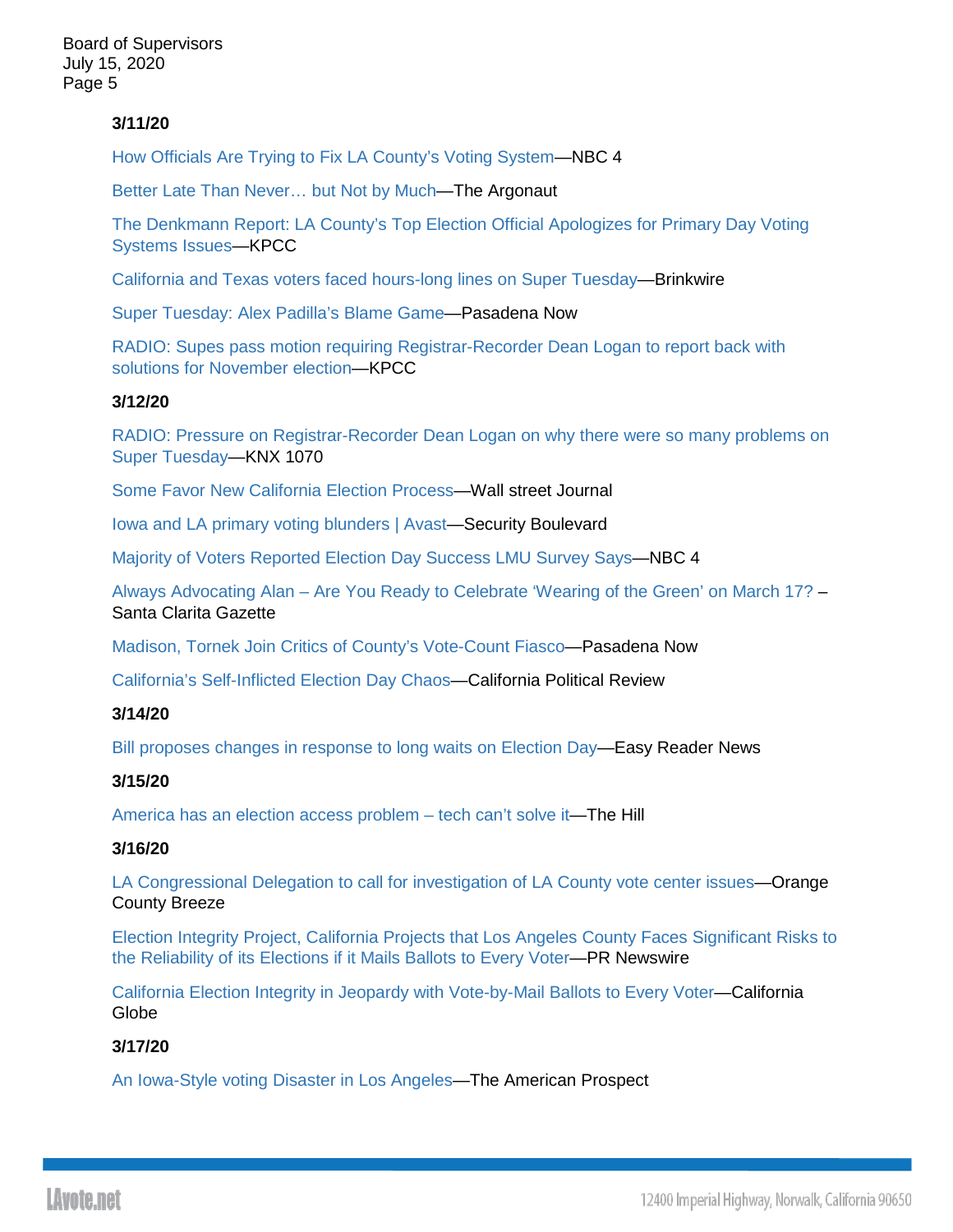# **3/30/20**

Your column here – [How Early Voting Undermines Democracy](https://www.smdp.com/how-early-voting-undermines-democracy/188471) – Santa Monica Daily Press

## **April Headlines**

## **4/9/20**

[Close vote count reveals flaw in LA County's pricey new system](https://www.sgvtribune.com/2020/04/09/close-vote-count-reveals-flaw-in-la-countys-pricey-new-system/) – San Gabriel Valley Tribune/Long Beach Press Telegram

# **4/10/20**

[What California Is Doing to Prepare for Elections During the Pandemic](https://www.nytimes.com/2020/04/10/us/california-mail-in-ballot-coronavirus.html) – NY Times

[Long Beach organization says new voting system botched ballot recounts](https://signaltribunenewspaper.com/48530/news/long-beach-organization-says-new-voting-system-botched-ballot-recounts/) – The Signal Tribune

## **4/13/20**

[If CA Goes to All Mail-In Ballots, What Happens to Those High-Tech Voting Machines?](http://www.foxandhoundsdaily.com/2020/04/if-ca-goes-to-all-mail-in-ballots-what-happens-to-those-high-tech-voting-machines/) – Fox and Hound

## **4/22/20**

[Here's why L.A. County plans in-person voting during coronavirus crisis while Riverside, Orange](https://www.dailynews.com/2020/04/22/heres-why-l-a-county-plans-in-person-voting-during-coronavirus-crisis-while-2-other-counties-went-all-mail/)  [went all-mail](https://www.dailynews.com/2020/04/22/heres-why-l-a-county-plans-in-person-voting-during-coronavirus-crisis-while-2-other-counties-went-all-mail/) – LA Daily News

## **May Headlines**

## **5/2/20**

[Measure A reveals a new glitch in county's new voting system: Costly recounts](https://lbpost.com/news/measure-a-reveals-a-new-glitch-in-countys-new-voting-system-costly-recounts) – Long Beach Post

## **5/9/20**

[County adding vote center at Lancaster soccer facility](https://www.avpress.com/news/county-adding-vote-center-at-lancaster-soccer-facility/article_6fc2b760-91a6-11ea-8c42-130f35db15b5.html) – Antelope Valley Press

### **5/10/20**

[Trump calls 25th District election 'rigged' after new vote center opened](https://signalscv.com/2020/05/trump-calls-25th-district-election-rigged-after-new-polling-location-opened/) – The Signal

### **5/12/20**

[UPDATE: Voters trickling into coronavirus-prepped voting sites in 25th Congress race](https://www.dailynews.com/2020/05/12/its-election-day-voters-have-their-day-at-last-in-northern-l-a-county-congressional-seat/) – LA Daily News

[LA County Registrar Responds to Trump Tweet on Lancaster Voting Center: "We're](https://spectrumnews1.com/ca/la-west/inside-the-issues/2020/05/12/la-county-registrar-responds-to-trump-tweet-on-lancaster-voting-site---we-re-unapologetic-)  [Unapologetic"](https://spectrumnews1.com/ca/la-west/inside-the-issues/2020/05/12/la-county-registrar-responds-to-trump-tweet-on-lancaster-voting-site---we-re-unapologetic-) – Spectrum News 1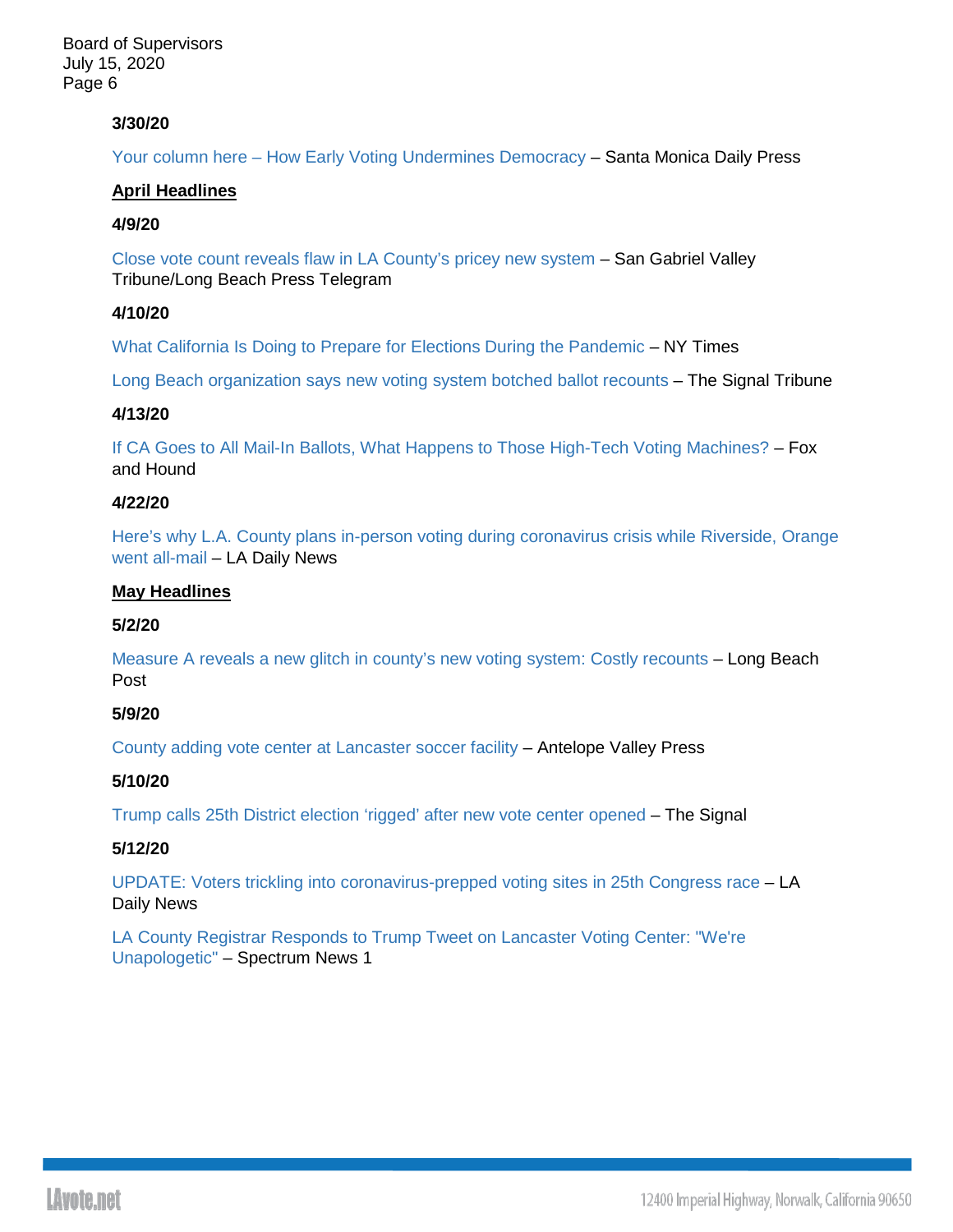# **PRESS RELEASES:**

6/5: [First Ballot Counting Update for the June 2 Special Elections](https://www.lavote.net/docs/rrcc/news-releases/06022020_first-ballot-count.pdf)

6/2: [Semi-Final Results Announced for the June 2 Special Elections](https://www.lavote.net/docs/rrcc/news-releases/06022020_semi-final-results.pdf)

6/2: [First Ballot Count for June 2 Special Elections](https://www.lavote.net/docs/rrcc/news-releases/06022020_first-results-update.pdf)

6/2: [Vote Centers to Remain Open for Voting During L.A. County's Extended Curfew](https://www.lavote.net/docs/rrcc/news-releases/06022020_vote-center-remain-open.pdf)

6/2: [Safe In-Person Vote Centers Open for June 2 Special Elections](https://www.lavote.net/docs/rrcc/news-releases/06022020_vote-center-open.pdf)

5/18: [Official Registration Deadline for the June 2 Special Elections](https://www.lavote.net/docs/rrcc/news-releases/06022020_Close-of-Reg.pdf)

5/4: [Vote by Mail Ballots Mailed for the Special Elections](https://www.lavote.net/docs/rrcc/news-releases/06022020_VBM-Mailing.pdf)

6/1: [Certified Election Results for the Congressional District 25 Special General Election](https://www.lavote.net/docs/rrcc/news-releases/05122020_certified-results.pdf?v=2)

5/22: [Third Ballot Counting Update for the Congressional District 25 Special General](https://www.lavote.net/docs/rrcc/news-releases/05122020_third-ballot-count.pdf?v=2)  **[Election](https://www.lavote.net/docs/rrcc/news-releases/05122020_third-ballot-count.pdf?v=2)** 

5/19: [Second Ballot Counting Update for the Congressional District 25 Special General](https://www.lavote.net/docs/rrcc/news-releases/05122020_second-ballot-count.pdf)  **[Election](https://www.lavote.net/docs/rrcc/news-releases/05122020_second-ballot-count.pdf)** 

5/15: [First Ballot Counting Update for the Congressional District 25 Special General](https://www.lavote.net/docs/rrcc/news-releases/05122020_first-ballot-count.pdf)  **[Election](https://www.lavote.net/docs/rrcc/news-releases/05122020_first-ballot-count.pdf)** 

5/13: [Outstanding Ballots Left to be Processed for the Congressional District 25 Special](https://www.lavote.net/docs/rrcc/news-releases/05122020_outstanding-ballots.pdf)  General Flection

5/13: [Semi-Final Results Announced for the Congressional District 25 Special General](https://www.lavote.net/docs/rrcc/news-releases/05122020_semi-final-results.pdf)  **[Election](https://www.lavote.net/docs/rrcc/news-releases/05122020_semi-final-results.pdf)** 

5/12: [First Ballot Count for Congressional District 25 Special General Election](https://www.lavote.net/docs/rrcc/news-releases/05122020_first-results-update.pdf)

5/12: [Safe In-Person Vote Centers Open for May 12 Congressional District 25 Special](https://www.lavote.net/docs/rrcc/news-releases/05122020_vote-center-open.pdf)  General Flection

5/8: [Lancaster Vote Center Available in Second Weekend of Voting](https://www.lavote.net/docs/rrcc/news-releases/05122020_Second-Weekend.pdf)

4/27: [Official Registration Deadline for the May 12 Congressional District 25 Special](https://www.lavote.net/docs/rrcc/news-releases/05122020_Close-of-Reg.pdf)  [General Election](https://www.lavote.net/docs/rrcc/news-releases/05122020_Close-of-Reg.pdf)

4/13: [Vote by Mail Ballots Mailed for the May 12 Congressional District 25 Special General](https://www.lavote.net/docs/rrcc/news-releases/05122020_VBM-Mailing.pdf)  **[Election](https://www.lavote.net/docs/rrcc/news-releases/05122020_VBM-Mailing.pdf)** 

4/27: [Certified Election Results for the April 14 Charter City Elections](https://www.lavote.net/docs/rrcc/news-releases/04142020_certified-results.pdf)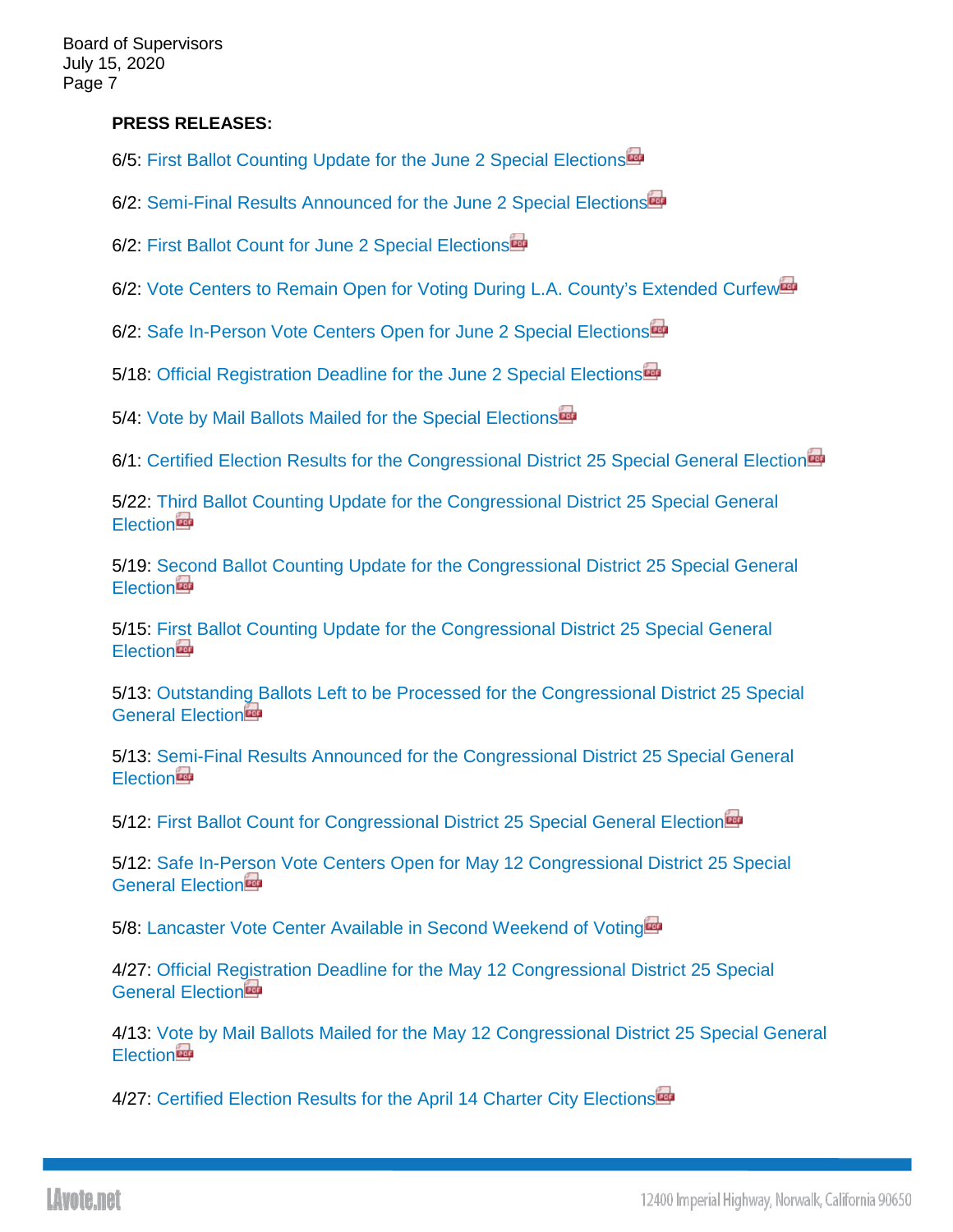4/24: [Third Ballot Counting Update for the April 14 Charter City Elections](https://www.lavote.net/docs/rrcc/news-releases/04142020_third-ballot-count.pdf)

4/21: [Second Ballot Counting Update for the April 14 Charter City Elections](https://www.lavote.net/docs/rrcc/news-releases/04142020_second-ballot-count.pdf)

4/17: [First Ballot Counting Update for the April 14 Charter City Elections](https://www.lavote.net/docs/rrcc/news-releases/04142020_first-ballot-count.pdf)

4/14: [Semi-Final Results Announced for the April 14 Charter City Elections](https://www.lavote.net/docs/rrcc/news-releases/04142020_semi-final-results.pdf)

3/30: [Official Registration Deadline for the April 14 Charter City Elections](https://www.lavote.net/docs/rrcc/news-releases/04142020_Close-of-Reg.pdf)

[3/1](https://www.lavote.net/docs/rrcc/news-releases/04142020_SBB-VBM.pdf)6: [Sample Ballots and Vote by Mail Ballots Mailed for the April 14 Charter City Elections](https://www.lavote.net/docs/rrcc/news-releases/04142020_SBB-VBM.pdf) **Exis** 

3/27: [Certified Election Results for the March 3 Presidential Primary Election](https://www.lavote.net/docs/rrcc/news-releases/03032020_certified-results.pdf)

3/24: [Eighth Ballot Counting Update for the March 3 Presidential Primary Election](https://www.lavote.net/docs/rrcc/news-releases/03032020_eighth-ballot-count.pdf)

3/20: [Seventh Ballot Counting Update for the March 3 Presidential Primary Election](https://www.lavote.net/docs/rrcc/news-releases/03032020_seventh-ballot-count.pdf)

3/18: [Certified Election Results for the March 3 Congressional District 25 Special Primary](https://www.lavote.net/docs/rrcc/news-releases/03032020_cd25-certified-results.pdf)  **[Election](https://www.lavote.net/docs/rrcc/news-releases/03032020_cd25-certified-results.pdf)** 

3/17: [Sixth Ballot Counting Update for the March 3 Presidential Primary Election](https://www.lavote.net/docs/rrcc/news-releases/03032020_sixth-ballot-count.pdf)

3/13: [Fifth Ballot Counting Update for the March 3 Presidential Primary Election](https://www.lavote.net/docs/rrcc/news-releases/03032020_fifth-ballot-count.pdf)

# **Newsletter**

Attached to this report is the latest issue of the quarterly newsletter, which is produced to keep the VSAP Advisory Committee, VSAP Technical Advisory Committee and the public informed on activities and developments in the project.

# **About the VSAP**

Launched in September 2009, the Voting Systems Assessment Project was developed by the Department in response to the growing voting system needs. The project has transitioned from a research and design project to a system implementation program and as such, is now known as the Voting Solutions for All People (VSAP).

While the County's InkaVote Plus voting system served the voters of Los Angeles County with accuracy and integrity, the design of these systems and the age of their technology did not offer the technical and functional elasticity necessary to continue to accommodate the County's growing and increasingly diverse electorate.

The size and diversity of Los Angeles County and the limited voting systems market, however, made it almost impossible to reasonably consider a commercial off-the-shelf voting system solution. Any voting system solution would entail a significant development or customization